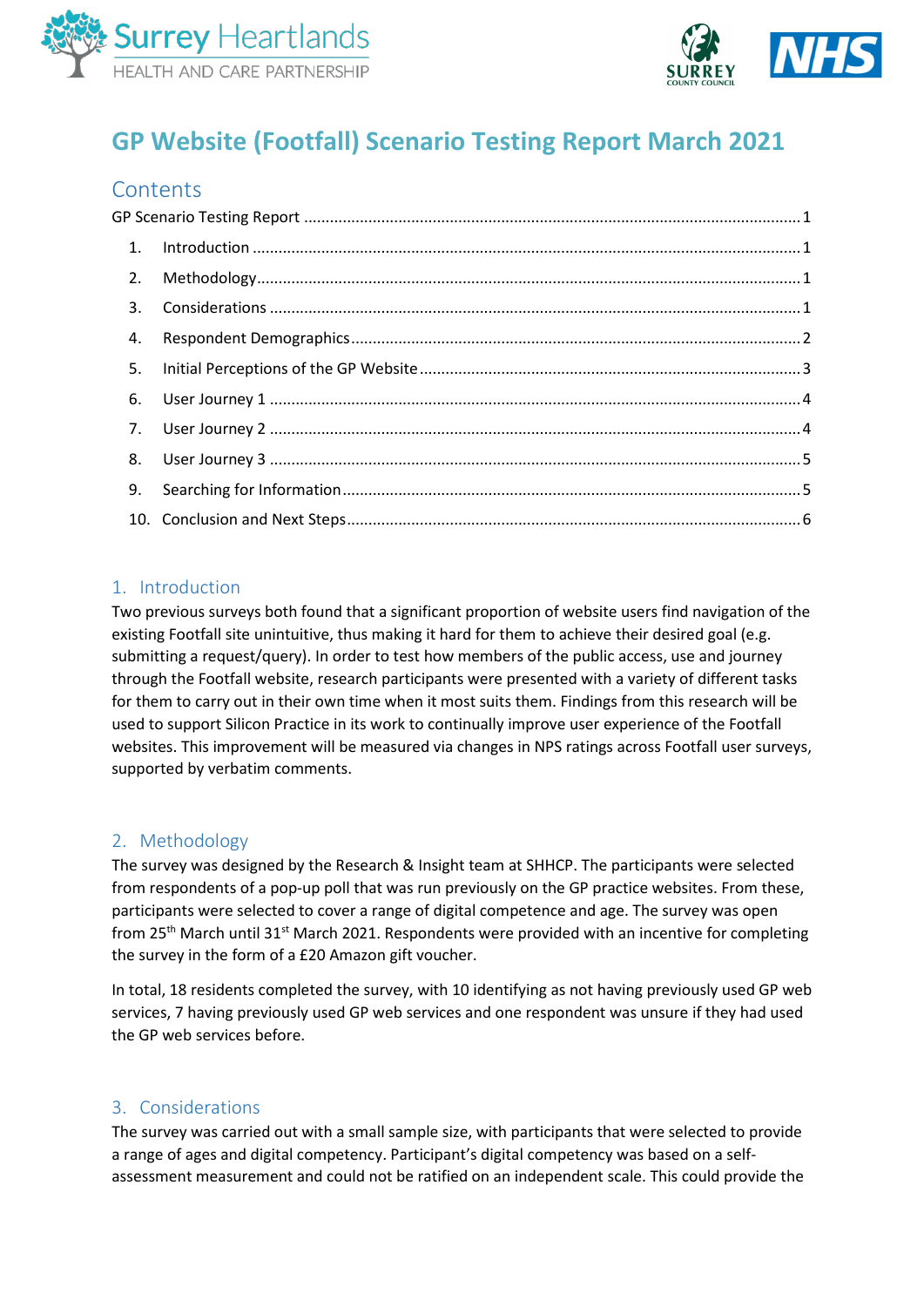



opportunity for participants to rate themselves higher or lower than someone else with the same digital skills due to their views of what is skilled or not skilled.

#### <span id="page-1-0"></span>4. Respondent Demographics

Figure 1 shows respondents by breakdown of their age; 39% of all respondents were aged between 55-64 years. Figure 2 shows that over half of respondents (50%) identify as being Female while almost two fifths of respondents (39%) identify as being male. Figure 3 shows the respondents by their ethnicity, with a resounding majority (94%) being White – British. Figure 4 shows that the largest proportion of respondents (78%) do not have any level of disability, while 22% of respondents reported having a disability that limits their daily activity a little. Finally, figure 5 shows that the majority of respondents had not previously used a GP website (56%) while 39% of respondents had previously used a GP surgery website. The average digital score for all respondents is 25 out of a potential 30.





*Figure 2: Gender of participants (n=18)*

*Figure 1: Respondents Age (n=18)*







*Figure 4: Are respondents daily activities limited by a disability (n=18)*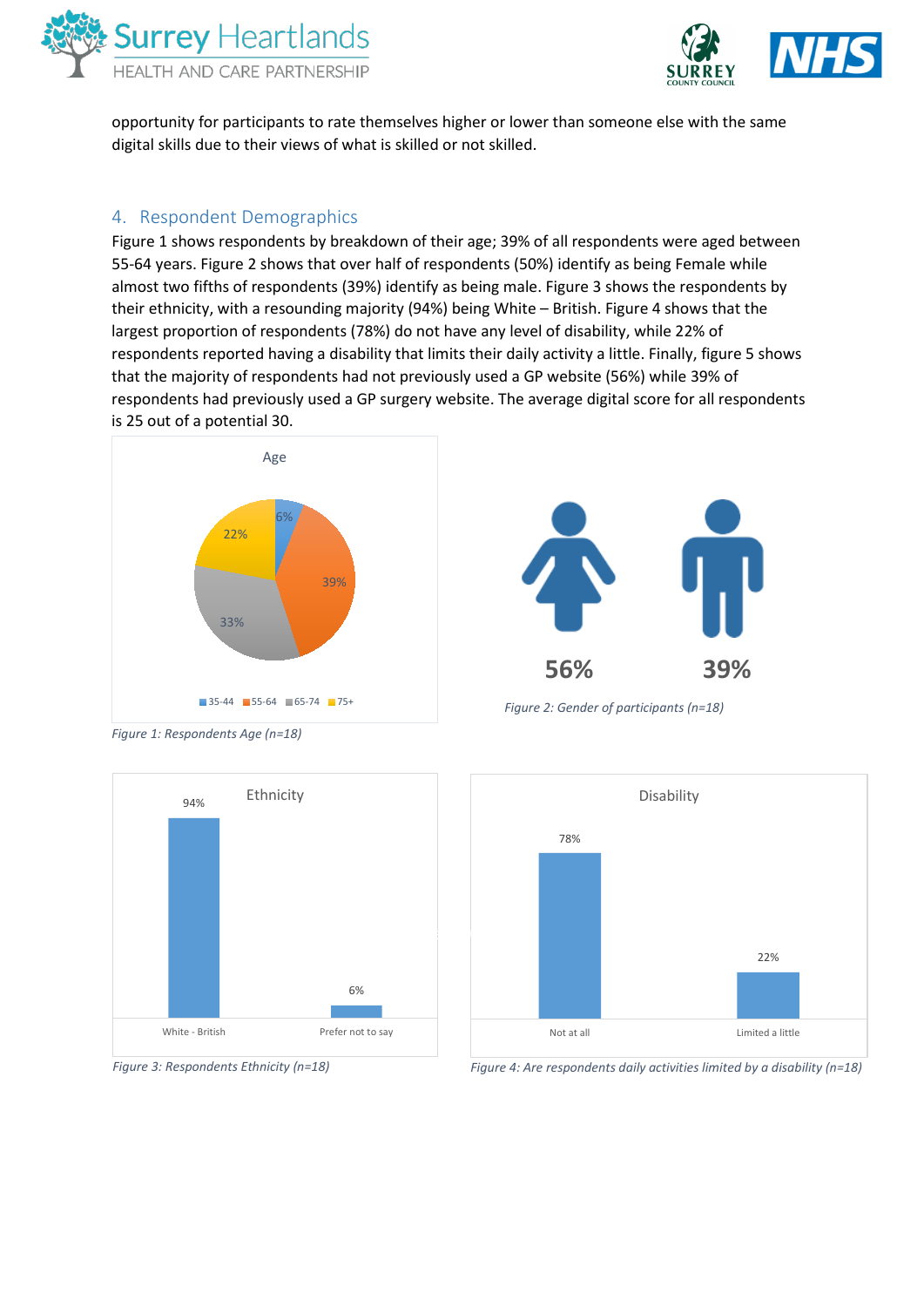





*Figure 5: Previous experience of using GP website (n=18)*

# <span id="page-2-0"></span>5. Initial Perceptions of the GP Website

Respondents initial views of the webpage layout and design were taken, with the largest positive theme (10 comments) being that it appeared easy to use, while a further 4 comments identified it as having a clear design. Conversely, the main negative theme (5 comments) was that the rooms are confusing with no clear distinction between what each room contains and where patients should go for a specific enquiry. Additionally 4 comments identified issues with the design of the website with one respondent stating the following:

*"Initially you are presented with a lot of information. The cookie acceptance, the Covid-19 message (which goes off the screen). (…) The red bar at the top is distracting. The left hand menu is cluttered and the spacing does not give much room between different types of things. The site map, site credits etc. links are jammed up against the rest of the menu options. This menu should be spaced out further and clear font colours and sizes to distinguish headers from links (e.g. flu vaccination compared to flu vaccination update). The grey font in the right hand pane is not clear and should be spaced out further and likely made a stronger colour. Overall it is cluttered and crammed. The header and left hand menu needs the spacing and clarity of the right hand pane. The page at the moment would not suite those with eyesight issues or the older generation."*

The homepage was found to be clear in 5 of the comments, but also lacking a description of what each room contained (4 comments) as well as missing a dedicated tile for booking an appointment (4 comments). Within the rooms, 3 of the comments identified an overlap of information between rooms causing confusion as to which was the correct room for them to be looking in.

*"Could you reduce the number of tiles? Treatment and consulting are both appointments book an appointment? Admin and reception are virtually identical in content, why duplicate the same thing in different locations? Why have ask receptionist a question or ask the practice a question when they both lead to the same form - ask a question! Why have test results and medical reports accessed through different routes whereas the sick notes and referrals appear on both? Wellbeing centre arranged alphabetically, but quite different needs. This is signposting, but bereavement and maternity services are very different, not sure why physiotherapy self-referral is here rather than referral through the admin office? Treatment room - includes chronic colds, coughs and cold sores alongside more immediate problems burns and scalds, animal bites and minor head injury these should be separated.*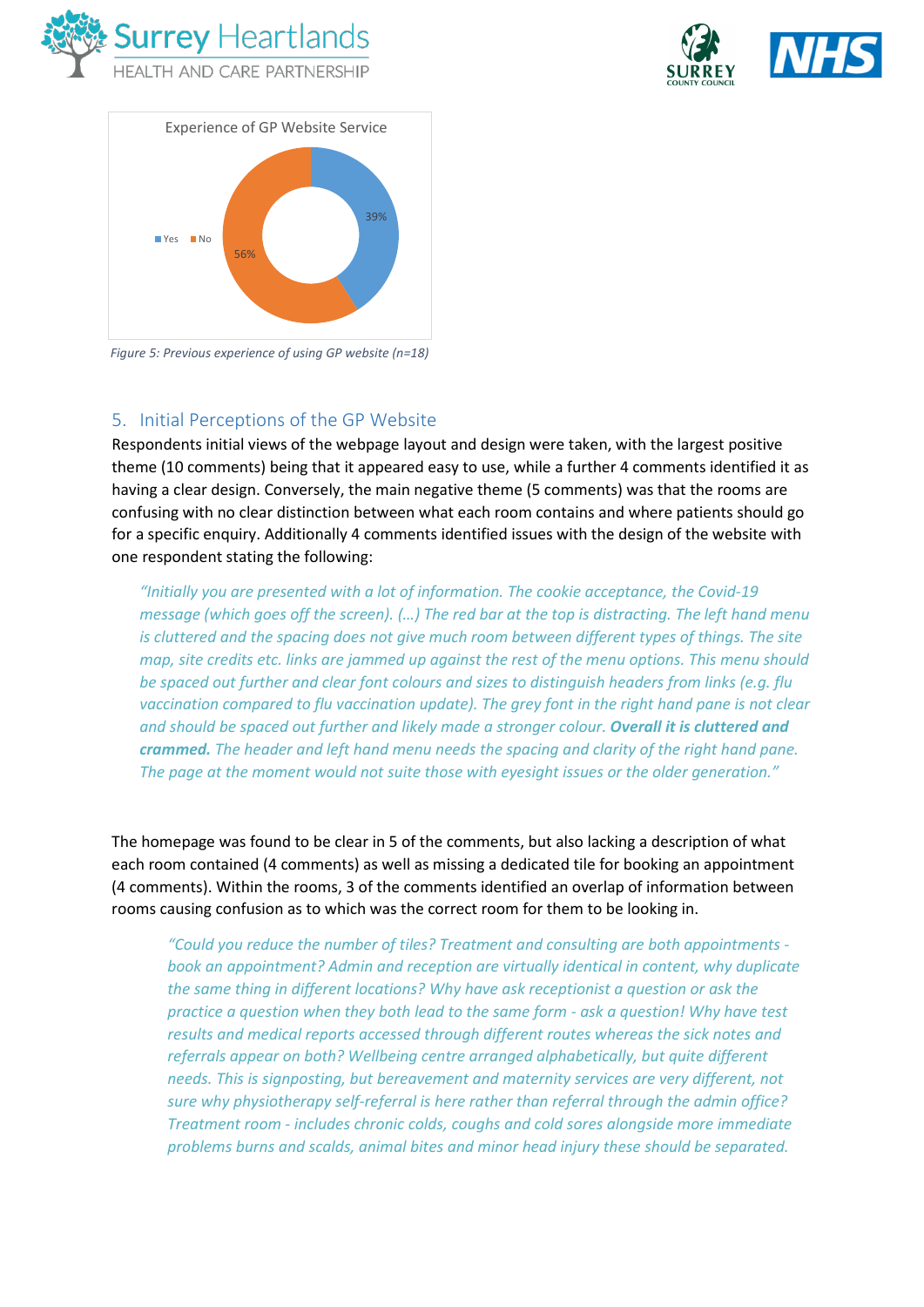



*Registering as a new patient should be at the front of the reception or admin - registering for online services is not the same as new patient."*

*"Reception and Admin duplicate each other"*

The largest proportion of responses felt that the homepage was easy and clear (6 respondents), but 4 respondents felt a description of what each room contains and the inclusion of graphics or images would improve the page. Additionally 3 comments identified the need for an additional individual tile for booking an appointment, rather than having to locate it within an existing room.

## <span id="page-3-0"></span>6. User Journey 1

The first user journey required respondents to use the website to try and make a request for a repeat prescription in 5 minutes. Three respondents failed to make a request for a repeat prescription, 5 respondents felt it took longer than they expected and 12 respondents felt it took about as long as they expected. Of those who felt it took longer than expected, only one of these was a non-user, and of those who felt it took about as long as expected, eight of these were nonusers.

Nine of respondents found that the site was either easy or very easy to navigate, with only 3 respondents finding it difficult to navigate and 7 respondents having a neutral opinion of the ease of navigating the website. For this question, seven of the nine respondents that found site easy or very easy to navigate were non-users, and only one of the three users that found the site difficult to use were non-users.

The greatest proportion of respondent's comments (8 comments) felt that the information for their repeat prescriptions should be already filled in and selectable. This was summarised by one respondent where they stated *"It would be better to be able to login as the patient and select the drugs which you would like to re-order rather than have to manually enter the information."* It was also identified across two comments that the site felt to be unintuitive, confusing and that there were too many options to choose from.

# <span id="page-3-1"></span>7. User Journey 2

The second user journey asked respondents to navigate the webpage to try and have their blood pressure checked at their GP practice. Once again 3 respondents failed to complete the task (1 respondent the same as previous task), 6 respondents felt it took longer than they expected and about what they expected, while 5 respondents felt it was quicker than what they expected. All respondents that felt it took longer than expected were previous users, whereas four of those that felt it was quicker had not used GP web services before and one was unsure if they had used the web services before.

Nine respondents felt the site was either very easy or easy to navigate, while 6 respondents felt the site was very difficult or difficult to navigate and five respondents had a neutral view of the ease of navigating the website. Of those who felt the site was very easy or easy to navigate, seven of the respondents had not used these services before, one had and one was unsure if they had. In comparison, five of the respondents that felt it was very difficult or difficult where previous users and only one respondent that identified this was not a previous user of GP web services.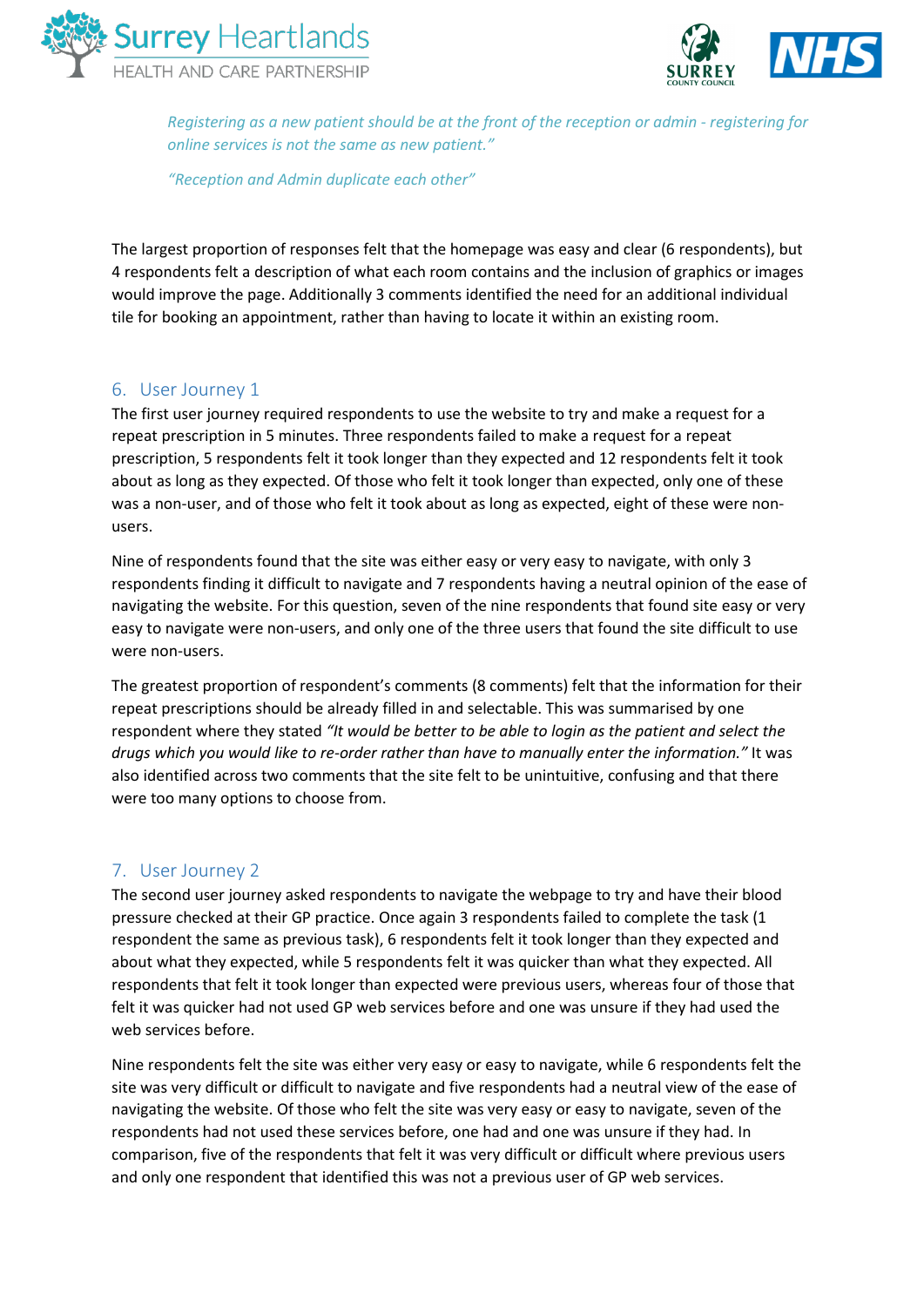



Six of the respondents felt that the rooms were confusing, as they did not know if they needed treatment room, consulting room or health review. One respondent reported finding it to not be *"obvious which tile to click on"* and resorting to *"looking up blood pressure in the A-Z. I went back and chose Health Review, clicked on BP and then filled in the form."* Additionally, one respondent identified the need for a more direct appointment link which could streamline the process by allowing patients to fill out an "*appointment form for a nurse in the blood pressure review section and vice versa."* However, three respondents found this task to be straightforward and one respondent felt the task was quick and clear to complete.

## <span id="page-4-0"></span>8. User Journey 3

The final user journey asked respondents to complete an enquiry and specify a telephone phone call with their GP during the patient's non-working hours. Consistent with the previous task, the same three respondents failed to complete the task, while four respondents felt it took longer than they expected. The largest proportion of responses (9 respondents) felt that the task took about as long as they expected. Additionally four participants felt the process was quicker than they expected. Three of the four respondents that felt the task took longer than expected were previous users of GP web services and only one respondent had not used the service before. Five non-users felt the task took about as long as they expected, compared to three users and one respondent that was unsure if they had used the service before. Three of the four respondents that identified this task to be quicker to complete than they expected were not previous users and only one respondent was a previous user of GP web services.

Eight respondents felt the site was either very easy or easy to navigate, while five respondents felt the site was very difficult or difficult to navigate and seven respondents had a neutral view of the ease of navigating the website. Six of the eight respondents that found the site easy or very easy to navigate were non-users, whereas only one respondent that had used GP web services before identified this and one respondent was unsure if they had used these services before. Four of the five respondents that found the site very difficult or difficult to use were existing users of the site, and only one was a previous non-user.

The largest proportion of respondents (4 comments) found this journey to have been confusing. One of these responses identified the need for a specific box for booking an appointment. This is summarised through their comments which states *"If there was a simple box saying 'Make a telephone appointment with a GP' and then 'Telephone/ video/face to face' right at the beginning, I would have got there so much more quickly".* This is echoed in future comments that state that there "*Needs to be a specific box re appointments. Should be able to book both face to face, online and telephone appointments with nurse and doctor online. Needs to be encouragement for people to do this online to free up the telephone for more urgent enquiries and for those people who do not have access to the internet to get through on the phone more quickly".*

## <span id="page-4-1"></span>9. Searching for Information

Finally, respondents were asked to search the website for information about how to stop smoking. For this task, no respondents failed to complete the task with the largest proportion of respondents (10 respondents) completing the task in a time quicker than they expected. On top of this four respondents felt this task took about as long as they expected and the final four respondents felt it took longer than they expected. Five of the ten respondents that found the task quicker to complete